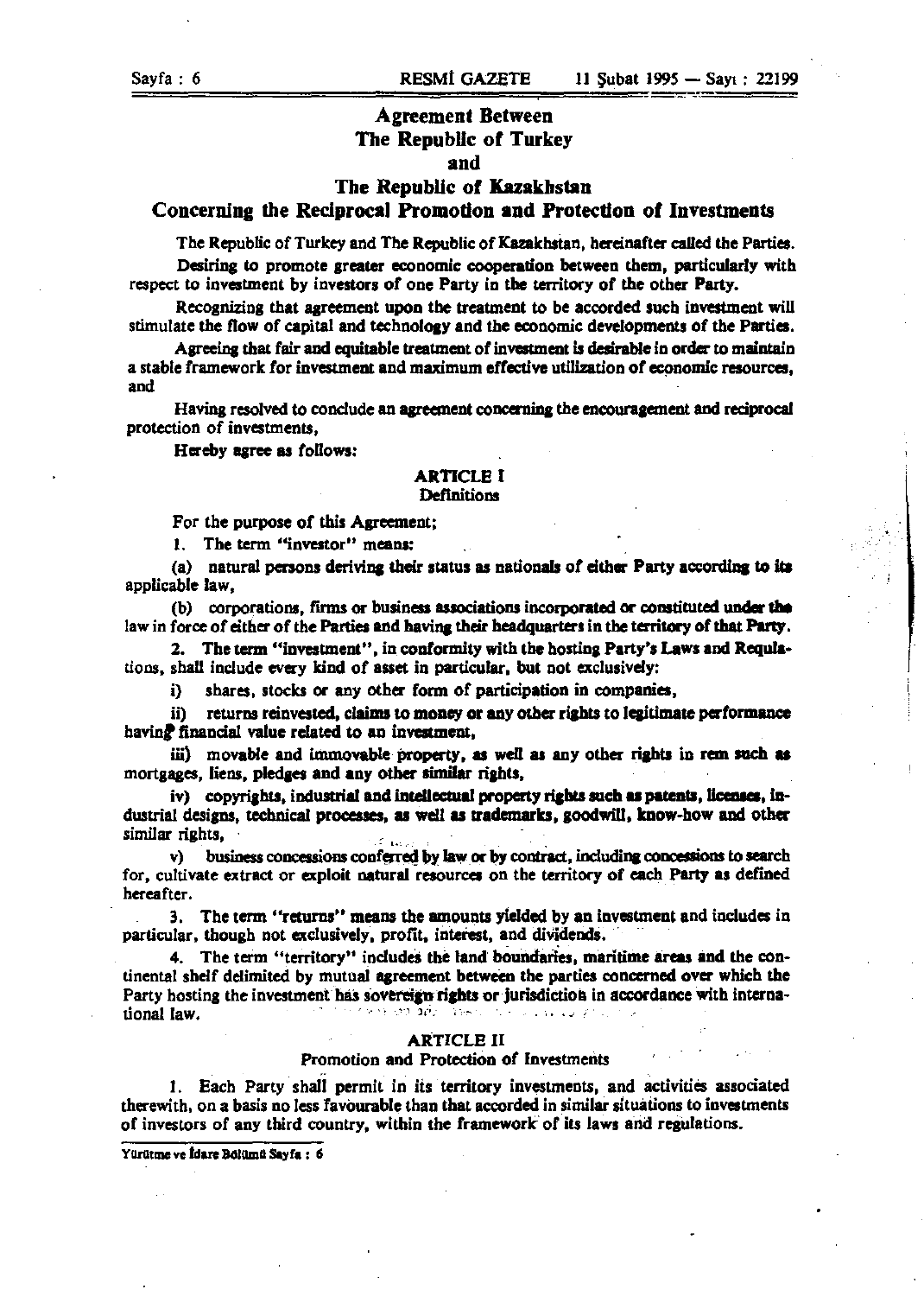2. Each Party shall accord to these investments, once established, treatment no less favourable than that accorded in similar situations to investments of its investors or to investments of investors of any third country, whichever is the most favourable.

3. Subject to the laws and regulations of the parties relating to the entry, sojourn and employment of aliens:

(a) nationals of either Party shall be permitted to enter and remain in the territory of the other Party for purposes of establishing, developing, administering or advising on the operation of an investment to which they, or an investor of the first Party that employs them, have committed or are in the process of committing a substantial amount of capital or other resources.

(b) companies which are legally constituted under the applicable laws and regulations of one Party, and which are investments of investors of other Party, shall be permitted to engage managerial and technical personnel of their choice, regardless of nationality.

4. The provisions of this Article shall have no effect in relation to following agreements entered into by either of the Parties.

(a) relating to any existing or future customs unions, regional economic organization or similar international agreements,

(b) relating wholly or mainly to taxation.

#### **ARTICLE III**

## **Expropriation and Compensation**

1. Investments shall not be expropriated, nationalized or subject directly or indirectly, to measures of similar effect except for a public purpose, in a non-discriminatory manner, upon payment of prompt, adequate and effective compensation, and in accordance with due process of law and the general principles of treatment provided for in Article II of this Agreement.

2. Compensation shall be equivalent to the real value of the expropriated investment before the expropriatory action was taken or became known Compensation shall be paid without delay and be freely transferable as described in para. 2 Article 4.

3. Investors of either Party whose investments suffer losses in the territory of the other Party owing to war, insurrection, civil disturbance or other similar events shall be accorded by such other Party treatment not less favourable than that accorded to its own investors or the investors of and third country, whichever is the most favourable treatment, as regards any measures it adopts in relation to such losses.

## **ARTICLE IV** Repatriation and Transfer

1. Each Party shall permit in good faith all transfers related to an investment to be made freely and without unreasonable delay into and out of its territory, such transfers include:

(a) returns.

(b) proceeds from the sale or liquidation of all or any part of an investment.

(c) compensation pursuant to Article III.

(d) reimbursements and interest payments deriving from loans in connection with investments.

(e) salaries, wages and other remunerations received by the nationals of one Party who have obtained in the territory of the other Party the corresponding work permits relative to an investment.

(f) payments arising from an investment dispute.

2. Transfer shall be made in the convertible currency in which the investment has been made or in any convertible currency at the rate of exchange in force at the date of transfer, unless otherwise agreed by the investor and the hosting Party.

Yürütme ve İdare Bölümü Sayfa: 7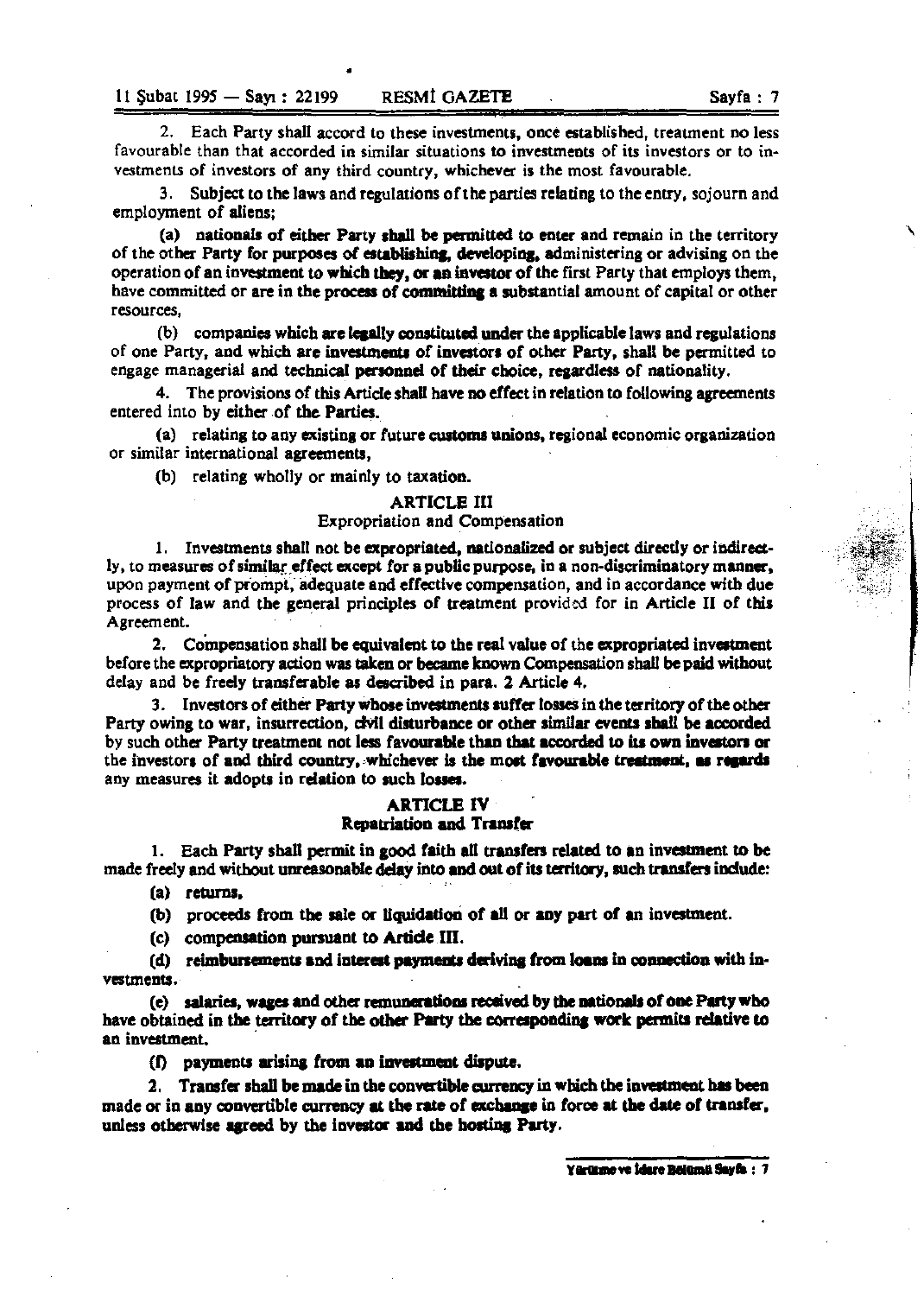#### **ARTICLE V** Subrogation

1. If the investment of an investor of one Party is insured against non-commercial risks under a system established by law, any subrogation of the insurer which stems from the terms of the insurance agreement shall be recognized by the other Party.

2. The insurer shall not be entitled to exercise any rights other than the rights which the investor would have been entitled to exercise.

3. Disputes between a Party and an insurer shall be settled in accordance with the provisions of Article VII of this Agreement.

### **ARTICLE VI** Derogation

## This agreement shall not derogate from:

(a) laws and requlations, administrative practices or procedures or administrative or adjudicatory decisions of either Party,

(b) international legal obligations, or

(c) obligations assumed by either Party, including those contained in an investment agreement or an investment authorization,

that entitle investments or associated activities to treatment more favourable than that accorded by this Agreement in like situations.

#### **ARTICLE VII**

Settlement of Disputes Between One Party and Investors of the Other Party

1. Disputes between one of the Parties and one investor of the other Party, in connuetion with his investment, shall be notified in writing, including a detailed information, by the investor to the recipient Party of the investment. As far as possible, the investor and the con cerned Party shall endeavour to settle these disputes by consultations and negotiations in go faith.

2. If these disputes cannot be settled in this way within six months following the da of the written notification mentioned in paragraph  $1$ , the dispute can be submitted, as the investor may choose, to:

(a) the International Center for Settlement of Investment Disputes (ICSID) set up by the "Convention on Settlement of Investment Disputes Between States and Nationals of Other States", (in case both Parties become signatories of this Convention.)

(b) an ad hoc court of arbitration laid down under the Arbitration Rules of Procedure of the United Nations Commission for International Trade Law (UNCITRAL), (in case both parties are members of U.N.)

(c) the Court of Arbitration of the Paris International Chamber of Commerce,

provided that, if the investor concerned has brought the dispute before the courts of justice of the Party that is a party to the dispute and a final award has not been rendered within one year.

3. The arbitration awards shall be final and binding for all parties in dispute. Each Party commits itself to execute the award according to its national law.

#### **ARTICLE VIII**

## Settlement of Disputes Between the Parties

1. The Parties shall seek in good faith and a spirit of cooperation a rapid and equitable solution to any dispute between them concerning the interpretation or application of this Agreement. In this regard, the Parties agree to engage in direct and meaningful negotiations to arrive at such solutions. If the Parties cannot reach an agreement within six months after the beginning of dispute between themselves through the foregoing procedure, the dispute may be submitted, upon the request of either Party, to an arbitral tribunal of three members.

Yürütme ve İdare Bölümü Sayfa: \$